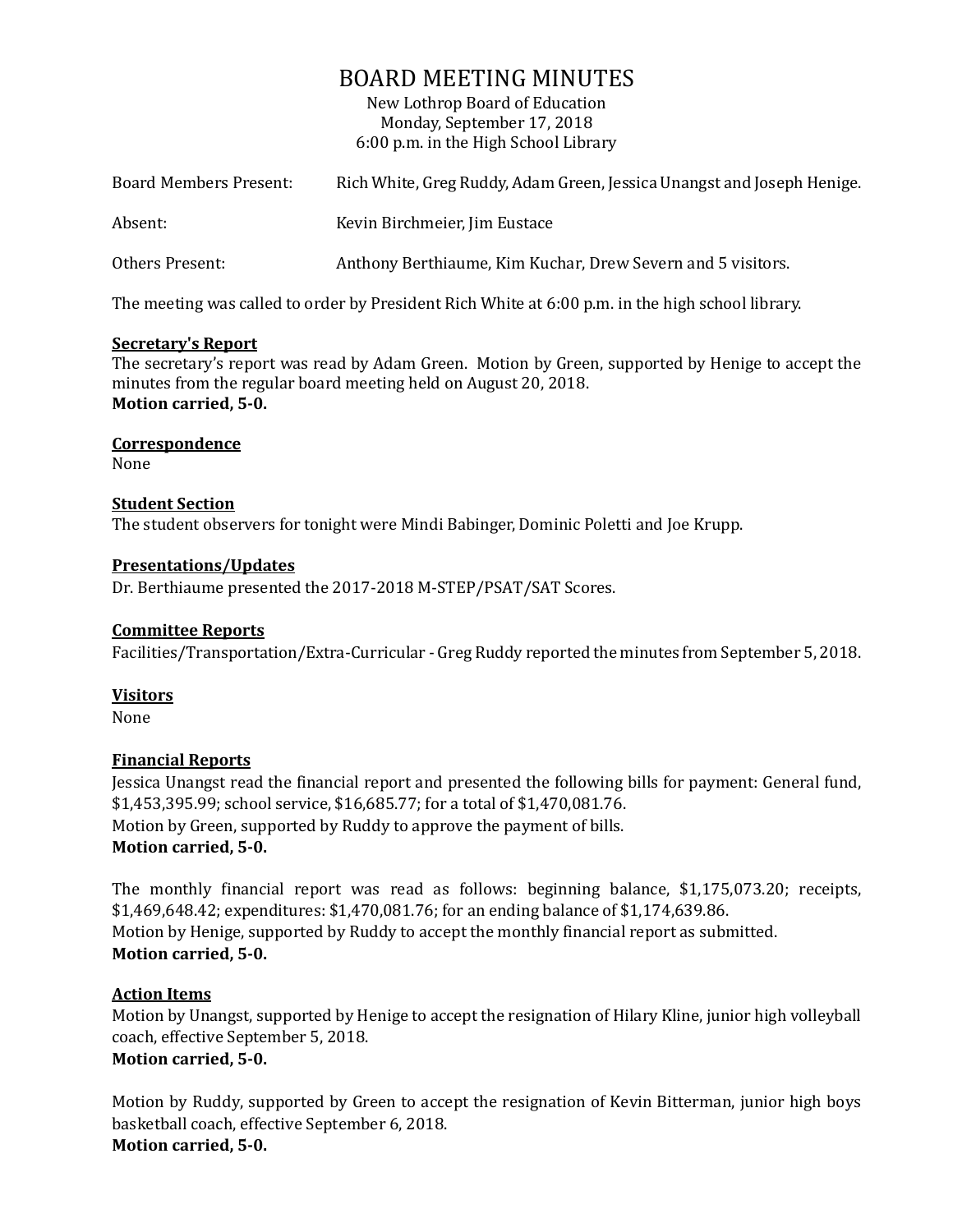Motion by Unangst, supported by Green to approve the schedule B appointment of Michelle Perry, student council co-sponsor for the 2018-2019 school year as presented. **Motion carried, 5-0.**

Motion by Ruddy, supported by Henige to approve the schedule C appointments for the 2018-2019 school year with a 1.50% increase on schedule as presented. **Motion carried, 5-0.**

Motion by Unangst, supported by Green to approve the Online, Dual Enrollment, Independent Study and Seat-Time Waiver Roster for the first semester as presented. **Motion carried, 5-0.**

#### **District Updates**

#### *Athletics – Drew Severn*

Mr. Severn reported that at the recent Mid-Michigan Academic Conference (MMAC) league meeting the athletic directors looked at using ArbiterSports as a platform for scheduling and paying officials. The football scoreboard and the play clocks are both up and running. A special thanks to all of our sponsors for making this possible. We had our committee meeting on our new coaching evaluation process. The district is in the process of making our parent/player survey to match our ranking system in the coaching evaluation (ineffective, minimally effective, effective and highly effective). Currently, we have coaching openings for junior high girls volleyball, junior high boys basketball and junior high girls softball. Mr. Severn reported that up next he is looking at replacing the varsity softball scoreboard and to install a sound system. Also, looking at putting up a scoreboard for junior high baseball/softball. For this project the district is looking at utilizing Slam Dunk Sports Marketing.

#### *Elementary – Michelle Barrett*

Dr. Berthiaume shared the elementary report this month. Preschool began on September  $5<sup>th</sup>$  and we currently have 43 students enrolled. We have a new literacy coach, Carol Amsterbug. Carol met with all the English Language Arts teachers. She listened to each grade levels' needs and goals. She also talked about our reading comprehension SIP goal and how to add the strategy of "text dependent analysis" in all grade levels. Carol will schedule dates to observe each teacher in early October. Going forward this school year, the plan is to observe at least monthly and to meet at least monthly. DIBELS testing is completed and iReady testing is almost complete. Small groups are being created to help students needing support. The new attendance line at the elementary seems to be working well; there is an option for elementary parents to press 1 to leave a message excusing a student's absence. This feature is freeing up the phone lines a little. Out next step is to send a daily message to the parents of those students marked unexcused as a reminder to call in the absence through School Reach, but we are still working on those details. The PTO switched the fall fundraiser from a fun run to a magazine sale, which will include many great incentives to those students that participate.

#### *High School – Kim Kuchar*

Ms. Kuchar reported that it's been a great start to the school year. The staff is very positive and we are creating a positive culture and work environment by celebrating Mondays with #MondayMagic. High school staff is #trendingthepositive this year by mailing #HornetProud postcards home to students that do something positive either in the class or in the hallway. Ms. Kuchar gave a shout out to the PTO group for purchasing a portable white board for the PE class. Durand Area Schools is setting up a student council exchange with schools involved in the Mid-Michigan Academic Conference (MMAC) and Lakeville is setting up more Quiz Bowl opportunities for students. The FFA hog roast is this Friday, September 21st starting at 4:00 p.m. Ms. Kuchar mentioned that the high school is gearing up for college month, which will take place in October. We had six seniors visit the University of Michigan – Ann Arbor last week, Michigan State University was here today to speak to seniors and the Shiawassee RESD is here tomorrow for Early College. Ms. Cyzmbor and staff are working on organizing our Career Fair, which is set for Friday, October 5th. Our English Language Arts department (6th – 12th grade) is ready to pilot a curriculum. Teachers will be completing three writing assessments again this year, raising the expectation of writing assessment/rubric. Staff will track each student's progress for growth that will be a portion of each teacher's evaluation. Ms. Kuchar noted that thus far she has completed 37 learning walks in various teachers classroom. Ms. Kuchar stated that the staff receives immediate feedback from her.